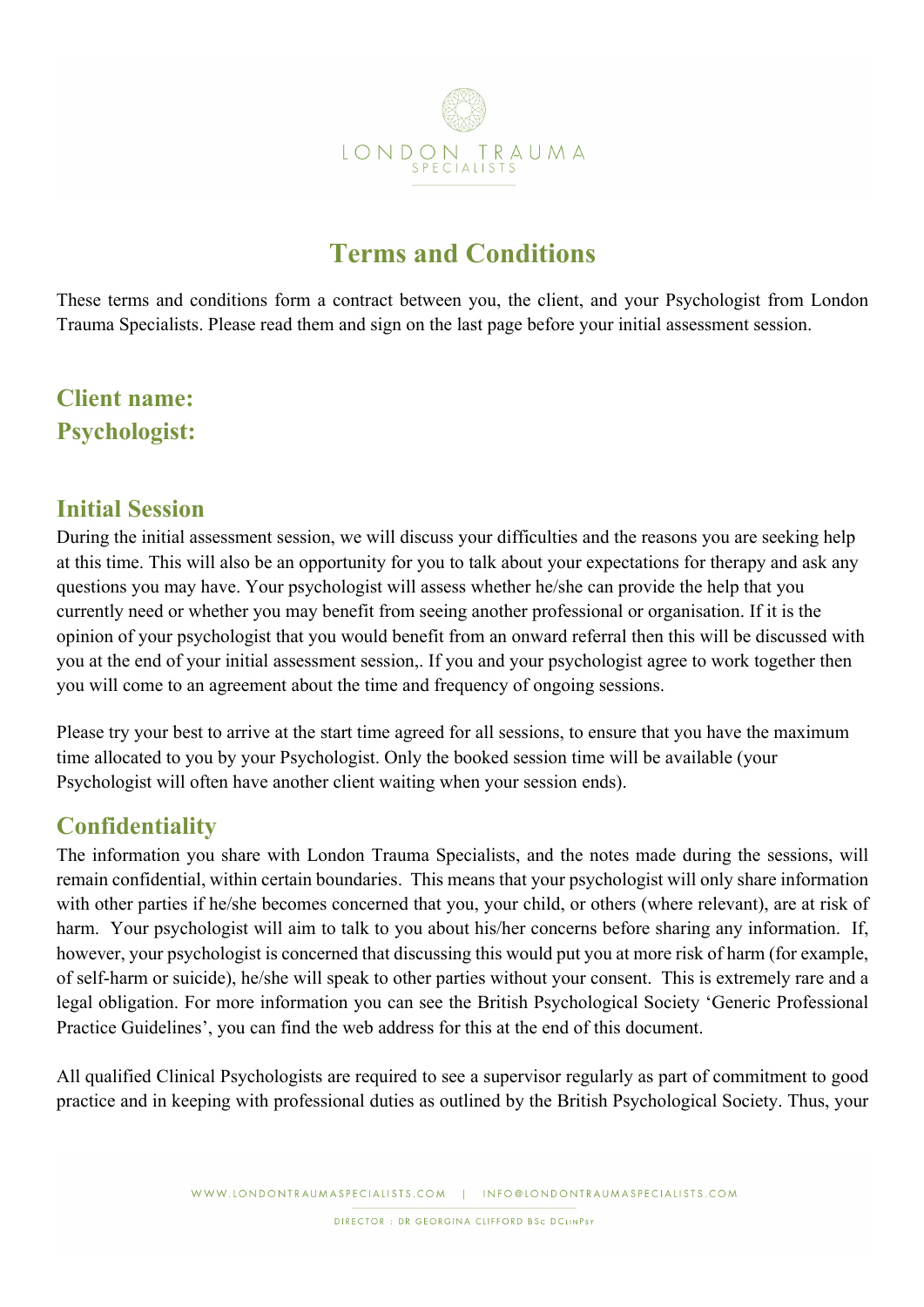

psychologist may discuss the work you do together with his/her supervisor, who is also bound by the above confidentiality agreement.

If you agree, London Trauma Specialists may inform your GP that you are receiving psychological therapy, but will not routinely send copies of letters, assessment or discharge reports to your GP, unless requested. There may be exceptions to this but this will be discussed with you during your session(s).

#### **Fees and Payment**

The charge is £200 for an assessment and £150 per 1 hour therapy appointment (from 1<sup>st</sup> January 2022). Some of our clinicians offer a reduced rate, depending on availability and individual circumstances. Each hour includes 50 minutes of face-to-face meeting with 10 minutes for preparation and note taking undertaken by the psychologist. Fees are reviewed at the beginning of each year.

**Acceptable Methods of Payment:** Cash, cheque or bank transfer

If you wish to pay by cheque or bank transfer then please discuss this with your Psychologist during your initial assessment (who will let you know who the cheque is payable to and/or provide you with the relevant bank details for the transfer).

An invoice payment term and payment method will be agreed with the individual clinician during your first assessment. In line with government legislation, all invoices should be paid within 30 days.

#### **Health Insurance**

Some of the Psychologists at London Trauma Specialists are registered with the main health insurance companies as approved practitioners. Please enquire in advance of your initial assessment and check with your insurance company before starting sessions to make sure your policy is valid and that your sessions will be covered in full. You will be responsible for payment of all outstanding charges on your account, regardless of the cover you have. Please also check with your insurance company as to how many sessions are authorized.

## **Attendance and Cancellations**

Cancellation of appointments with at least 24 hours notice will not incur a charge. If appointments are cancelled with less than 24 hours notice, or if you do not attend your appointment, the full amount (£140) will be charged.

If your psychologist has to cancel an appointment, he/she will inform you as early as possible. You would not be charged for any appointments your psychologist cancels.

Unfortunately due to service demand if you do not attend for two consecutive sessions and we do not hear from you then we will close your case and you will need to re-refer to the clinic.

DIRECTOR : DR GEORGINA CLIFFORD BSc DCLINPSY